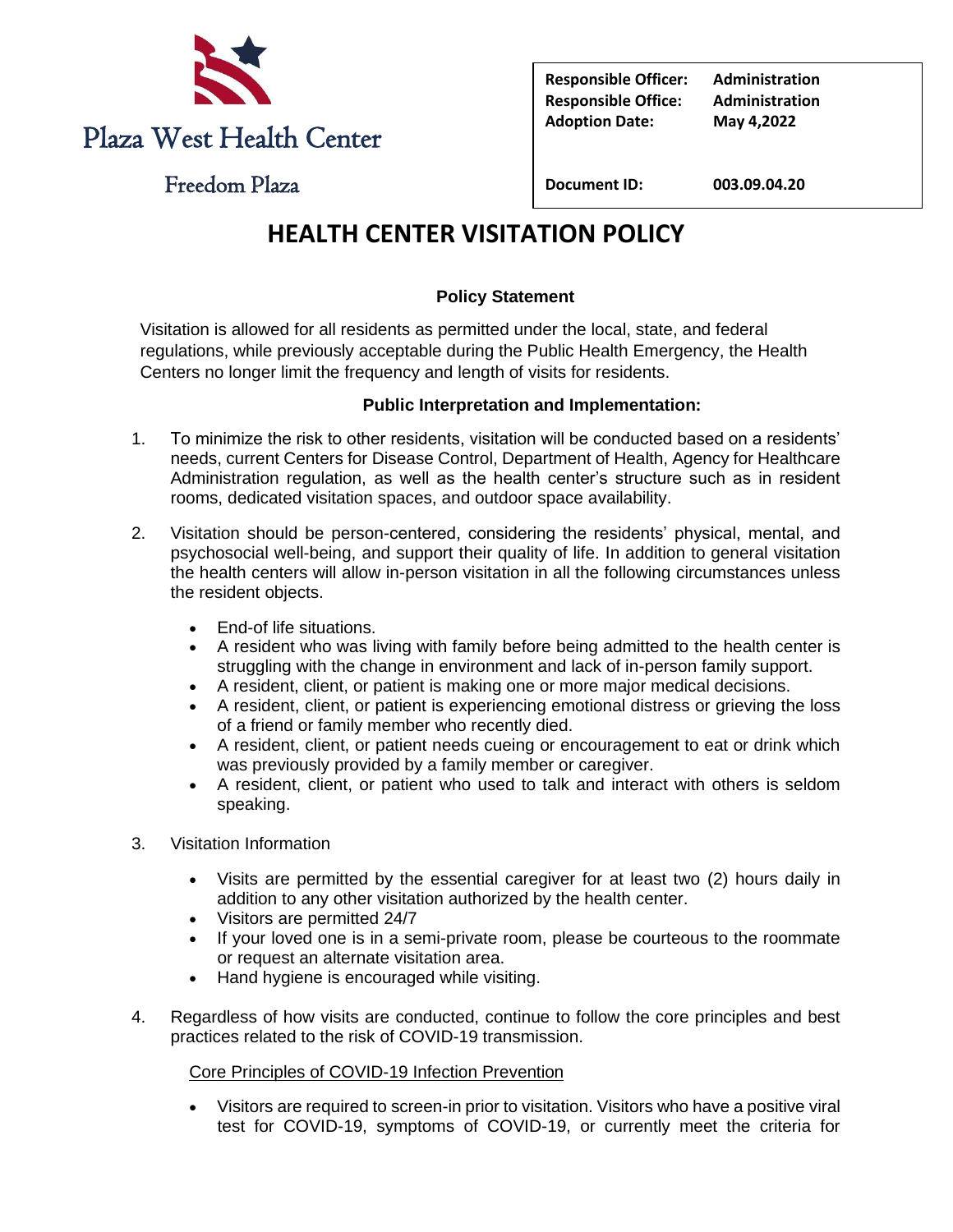quarantine, should not enter the health center. Visitors who develop symptoms or test positive within 14 days of visiting should notify the community.

- Hand hygiene is encouraged. Hand sanitizer is available throughout the centers.
- Face covering or mask and physical distancing at least six feet between people.
- Instructional signage and proper visitor education on COVID-19 signs and symptoms, infection control precautions, other applicable health center practices (e.g., use of face covering or mask, specified entries, exits and routes to designated areas, hand hygiene)
- Cleaning and disinfecting high frequency touched surfaces in the health center often, and designated visitation areas after each visit.
- Appropriate use of Personal Protective Equipment for staff, providers, residents, and visitors
- The Health Care Administrator, Director of Clinical Services or their designee will be responsible for monitoring adherence to the use of Personal Protective Equipment.
- The health center may suspend in-person visitation of a specific visitor if the visitor violates the health center's policies and procedures.
- Effective cohorting of residents.
- Resident and staff testing conducted as required by local, state, and federal requirements.
- 5. Physical distancing should be maintained during peak times of visitation (e.g., lunch time, after business hours, etc.).
- 6. Avoid large gatherings (e.g., parties, events) where large numbers of visitors are in the same space at the same time and physical distancing cannot be maintained.
- 7. During indoor visitation, limit visitor movement in the health center. Visitors should not walk around different halls of the health center. They should go directly to the resident's room or designated visitation area.
- 8. For residents who are unvaccinated or immunocompromised (regardless of vaccination status), visits should be conducted in the resident's room, if possible. For situations where there is a roommate and the health status of the resident prevents leaving the room, the health center will attempt to enable in-room visitation while adhering to the core principles of infection prevention. Consensual physical contact is permitted resident and visitor.
- 9. If the county COVID-19 community level of transmission is substantial to high, all residents and visitors, regardless of vaccination status, should wear face coverings or masks and physically distance, at all times. In areas of low to moderate transmission, the safest practice is for residents and visitors to wear face coverings or masks and physically distance, particularly if either of them is at increased risk for severe disease or are unvaccinated. If the resident and all their visitor(s) are fully vaccinated and the resident is not moderately or severely immunocompromised, they may choose not to wear face coverings or masks and to have physical contact.
- 10. Visitors should wear face coverings or masks when around other residents or healthcare personnel, regardless of vaccination status.
- 11. Residents who are on transmission-based precautions (TBP) or quarantine can still receive visitors. In these cases, visits should occur in the resident's room and the resident should wear a well-fitting facemask (if tolerated). Before visiting residents, who are on TBP or quarantine, visitors should be made aware of the potential risk of visiting and precautions necessary in order to visit the resident. Visitors should adhere to the core principles of infection prevention.